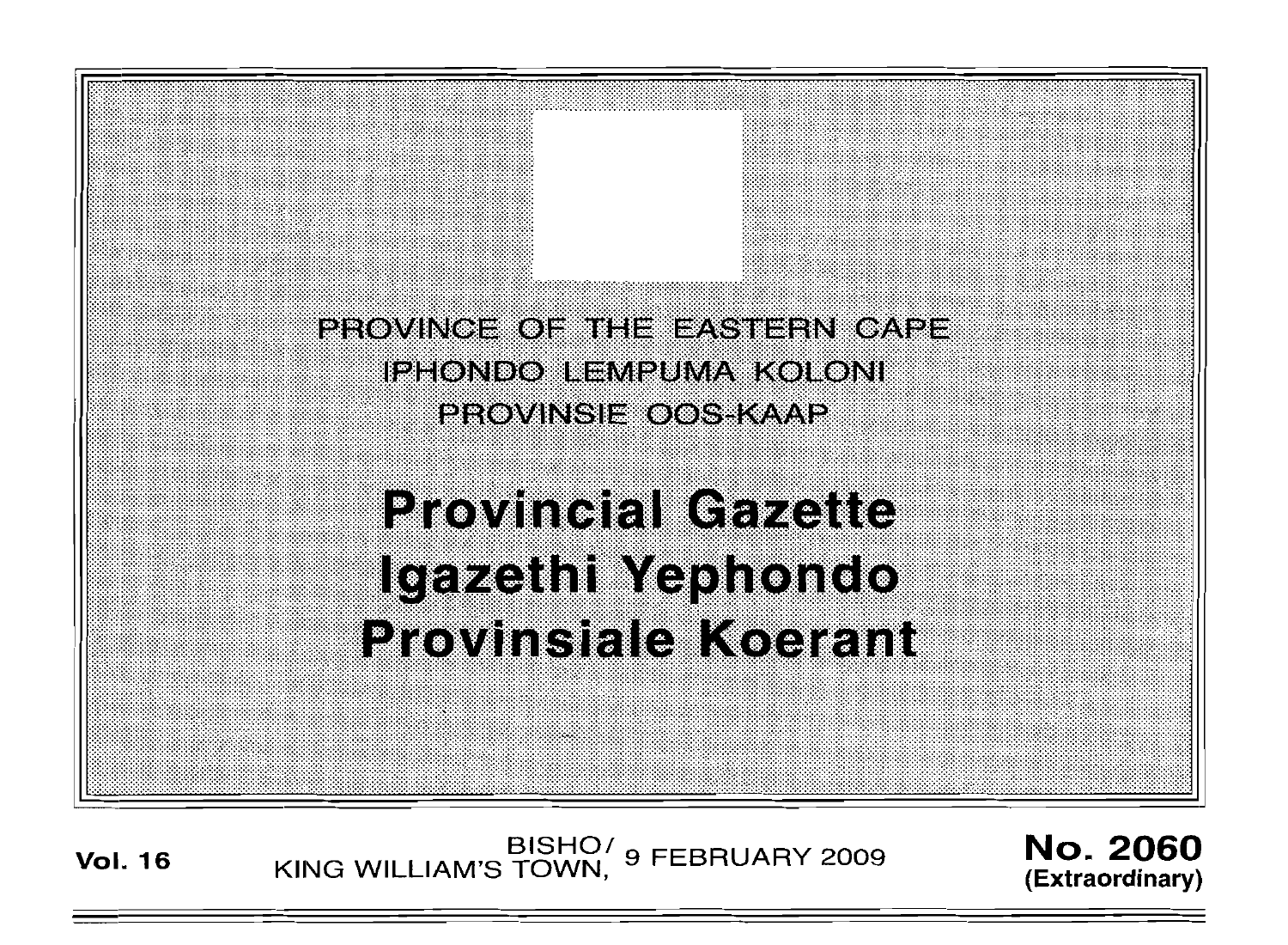### **CONTENTS -INHOUD**

No.

Page Gazette No. No.

#### PROVINCIAL NOTICE

6 Local Government: Municipal Structures Act (117/1998): Amendment: For public comment . 2 2060

# PROVINCIAL NOTICE

No.6,2009

#### PROVINCE OF THE EASTERN CAPE

#### DEPARTMENT OF LOCAL GOVERNMENT AND TRADITIONAL AFFAIRS

### PUBLICATJON FOR PUBLIC COMMENT

PROPOSED AMENDMENT OF PARAGRAPH TIJREE (3) AND SEVEN (7) OF PROVINCIAL GAZETTE NO.687 (Extraordinary) DATED 02 DECEMBER 2000, AS AMENDED, ISSUED IN TERMS OF SECTION 12 OF THE LOCAL GOVERNMENT: MUNICIPAL STRUCTURES ACT, 1998 (ACT NO. 117 OF 1998) AS AMENDED

- 1. In terms of section 16 (3) (c) of the Local Government: Municipal Structures Act, 1998 (Act No. 117 of (998), the attached is hereby published lor public comment before their enactment.
- 2. Comments must please be submitted in writing to: The Superintendent General Attention: Ms Mama Department of Local Government and Traditional Affairs Private Bag X 0035 Bisho 5605
- 1. Comments must be faxed to facsimile number (040) 609 5959 at the above address.
- 4. Comments must be submitted within fourteen (14) days ofthe dale ofpublication hereof

1, THOKOZILE XASA, Member of the Executive Council responsible for Local Government in the Province of the Eastern Cape, after the consultation process prescribed in section 16 (3) (b) of the Local Government: Municipal Structures Act, 1998 (Act No. 117 of 1998), as amended and as per attached schedule, hereby:

• Change Paragraph 3 of Part 5 in the Provincial Notice No. 108 [ Matetswai Local Municipality| published in the Provincial Gazette No. 687 (Extraordiaary) dated 02 December 2000 as amended from a type described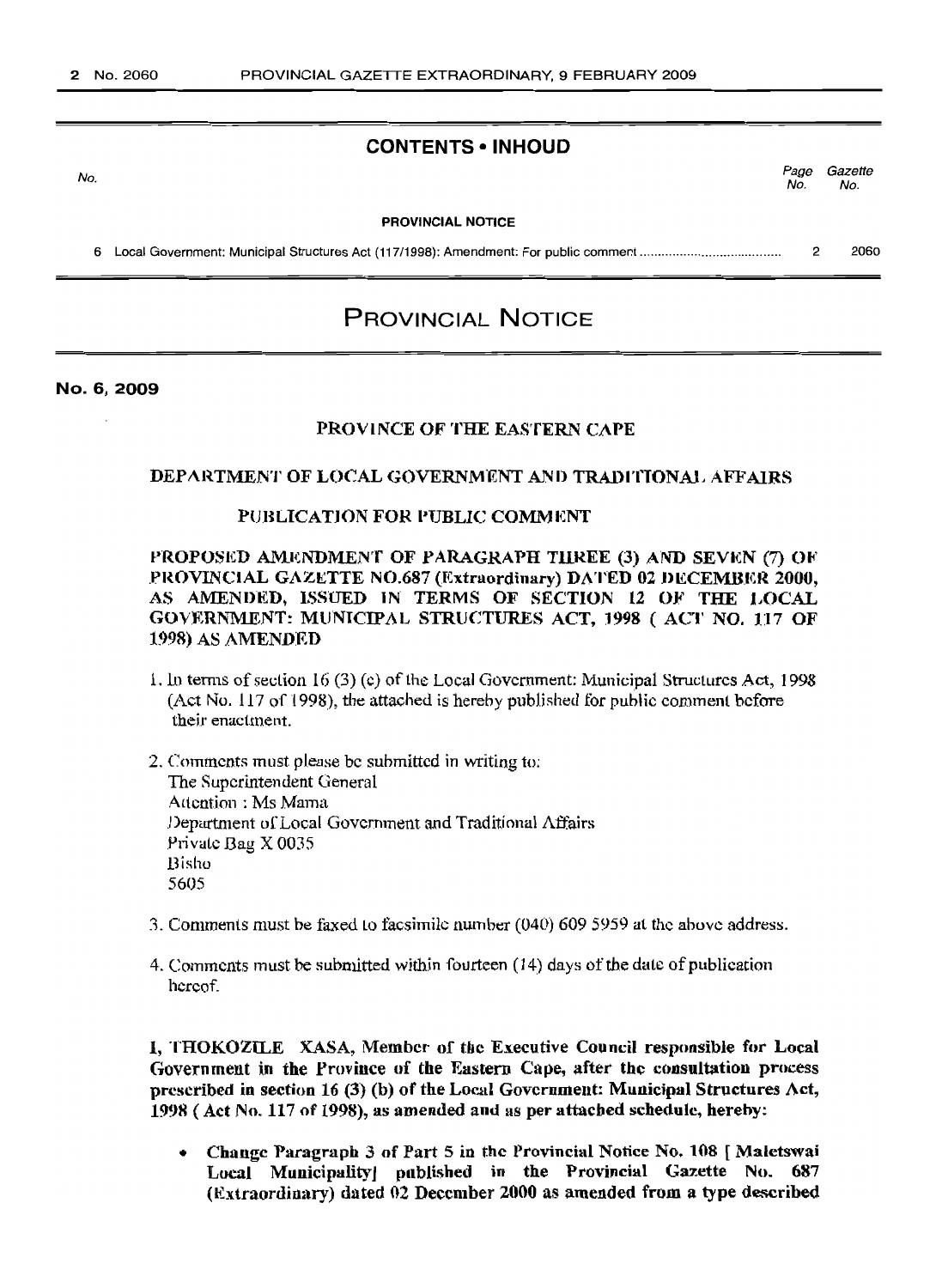in section 3(d) of the Determination of Types of Municipality Act, 2000 ( Act 5 of 2000 EC) { namely, a municipality with a mayoral executive system combined with a ward participatory system! to  $3(f)$  [ namely, a municipality with a plenary executive system combined with a ward participatory system] in terms of section 16 (1) (a) of the Local Guvernment: Municipal Structures Act, 1998 (Act 117 of 1998) as amended.

• Confirm the fulltime status of the Speaker in Paragraph 7 of Part 5 in the Provincia' Notice No. 108 [Maletswai Local Municipality} published in the Provincial Gazette No. 687 (Extraordinary) dated 02 December 2000 from [the council of the local municipality may not designate any office-bearers as fulltimej to [the council of the local municipality may, subject to the conditions contained in paragraph  $6(2)$  in this part, designate any of the following office -bearers as fulltimel in terms of section  $16 \text{ (1)}(d)$  of the Local Government: Municipal Structures Act, 1998(Act 117 of 1998) as amended.

 $\bigoplus$ 

SIGNED: T. XASA MEMBER OF THE EXECUTIVE COUNCIL RESPONSIBLE FOR LOCAL GOVERNMENT - PROVINCE OF THE EASTERN CAPE

DATE 19/12/2008